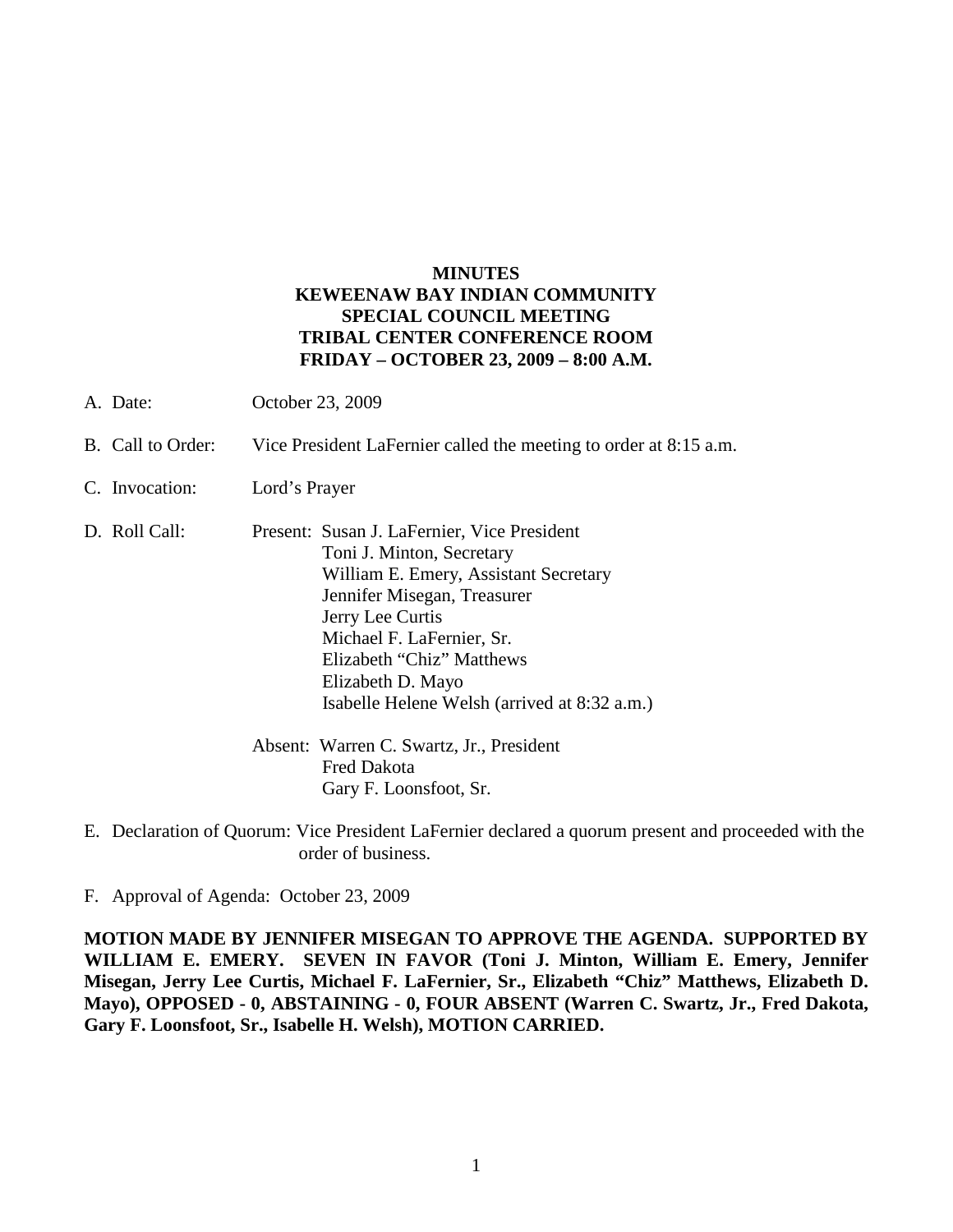## G. New Business:

1. Vice President LaFernier – Tribal Member Veteran Request (Car Repairs) for Chris Voakes who will be returning home from Active Duty in Afghanistan

**MOTION MADE BY WILLIAM E. EMERY TO APPROVE UP TO \$1,200.00 TO PAY USIMAKI SERVICE FOR CHRIS VOAKES AUTO REPAIR REQUEST. SUPPORTED BY MICHAEL F. LAFERNIER, SR. SEVEN IN FAVOR (Toni J. Minton, William E. Emery, Jennifer Misegan, Jerry Lee Curtis, Michael F. LaFernier, Sr., Elizabeth "Chiz" Matthews, Elizabeth D. Mayo), OPPOSED - 0, ABSTAINING - 0, FOUR ABSENT (Warren C. Swartz, Jr., Fred Dakota, Gary F. Loonsfoot, Sr., Isabelle H. Welsh), MOTION CARRIED.**

## **Isabelle Welsh arrived at 8:32 a.m.**

MOTION MADE BY JENNIFER MISEGAN TO PAY UP TO \$1,200.00 ON A BILL FOR ANY KBIC VETERAN RETURNING HOME FROM ACTIVE DUTY. SUPPORTED BY MICHAEL F. LAFERNIER, SR.

[Jennifer rescinded her motion]

**MOTION MADE BY JENNIFER MISEGAN TO HAVE THE VETERAN'S GROUP WORK ON COSTS FOR A PROGRAM TO HELP SERVICEMEN AND WOMEN RETURNING. SUPPORTED BY MICHAEL F. LAFERNIER, SR. EIGHT IN FAVOR (Toni J. Minton, William E. Emery, Jennifer Misegan, Jerry Lee Curtis, Michael F. LaFernier, Sr., Elizabeth "Chiz" Matthews, Elizabeth D. Mayo, Isabelle H. Welsh), OPPOSED - 0, ABSTAINING - 0, THREE ABSENT (Warren C. Swartz, Jr., Fred Dakota, Gary F. Loonsfoot, Sr.), MOTION CARRIED.**

H. Closed Session:

- 1. John Baker, Tribal Attorney
- 2. Susan J. LaFernier, Vice President

**MOTION MADE BY MICHAEL F. LAFERNIER, SR. TO GO INTO CLOSED SESSION AT 8:40 A.M. SUPPORTED BY TONI J. MINTON. SEVEN IN FAVOR (Toni J. Minton, William E. Emery, Jennifer Misegan, Jerry Lee Curtis, Michael F. LaFernier, Sr., Elizabeth "Chiz" Matthews, Isabelle H. Welsh), ONE OPPOSED (Elizabeth D. Mayo), ABSTAINING - 0, THREE ABSENT (Warren C. Swartz, Jr., Fred Dakota, Gary F. Loonsfoot, Sr.), MOTION CARRIED.**

**Elizabeth Matthews left at 9:10 a.m.**

**Break: 9:45 – 9:58 a.m.**